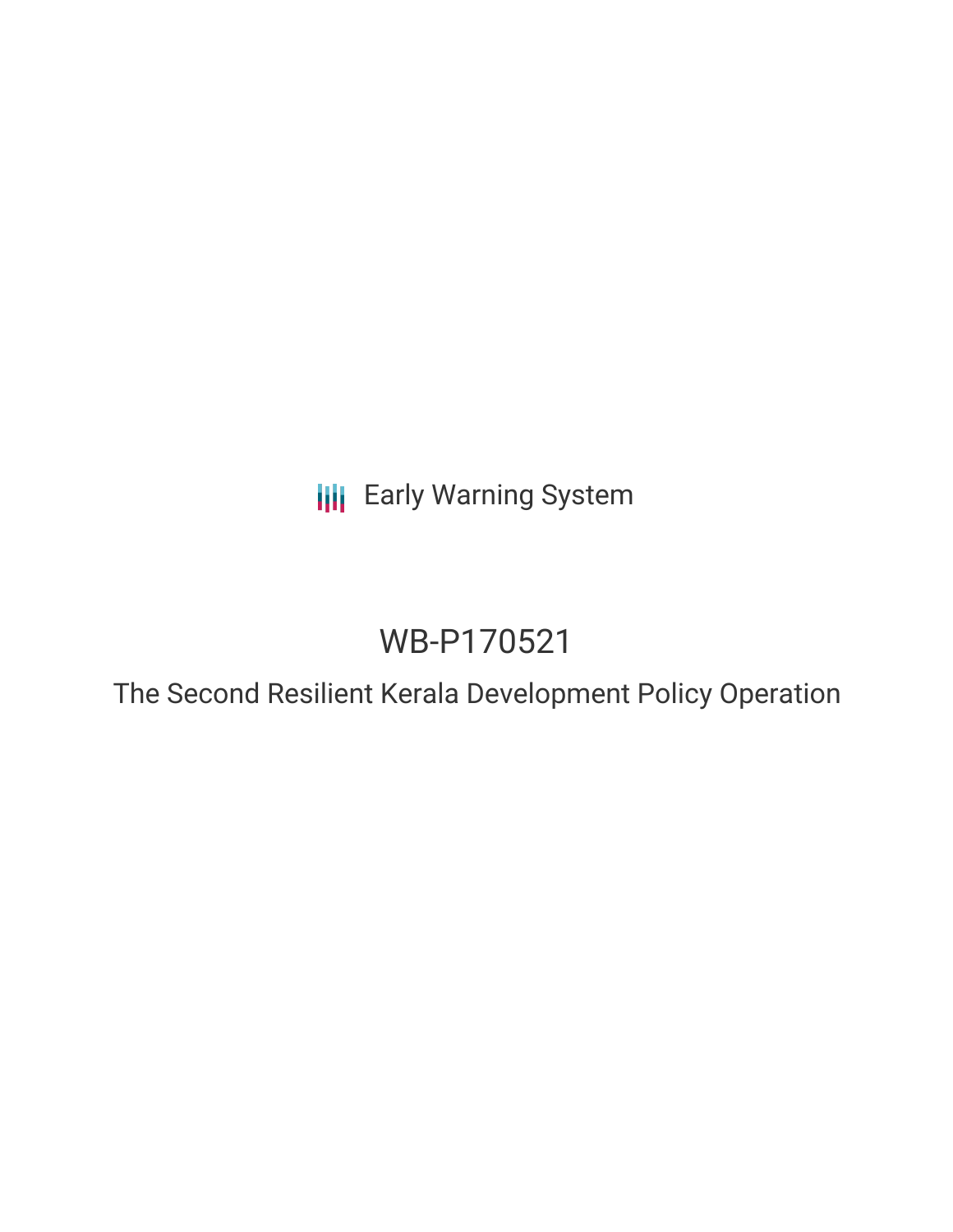

#### **Quick Facts**

| <b>Countries</b>               | India                                       |
|--------------------------------|---------------------------------------------|
| <b>Financial Institutions</b>  | World Bank (WB)                             |
| <b>Status</b>                  | Proposed                                    |
| <b>Bank Risk Rating</b>        | U                                           |
| <b>Voting Date</b>             | 2020-10-12                                  |
| <b>Borrower</b>                | Government of India                         |
| <b>Sectors</b>                 | Climate and Environment, Law and Government |
| <b>Investment Type(s)</b>      | Loan                                        |
| <b>Investment Amount (USD)</b> | \$250.00 million                            |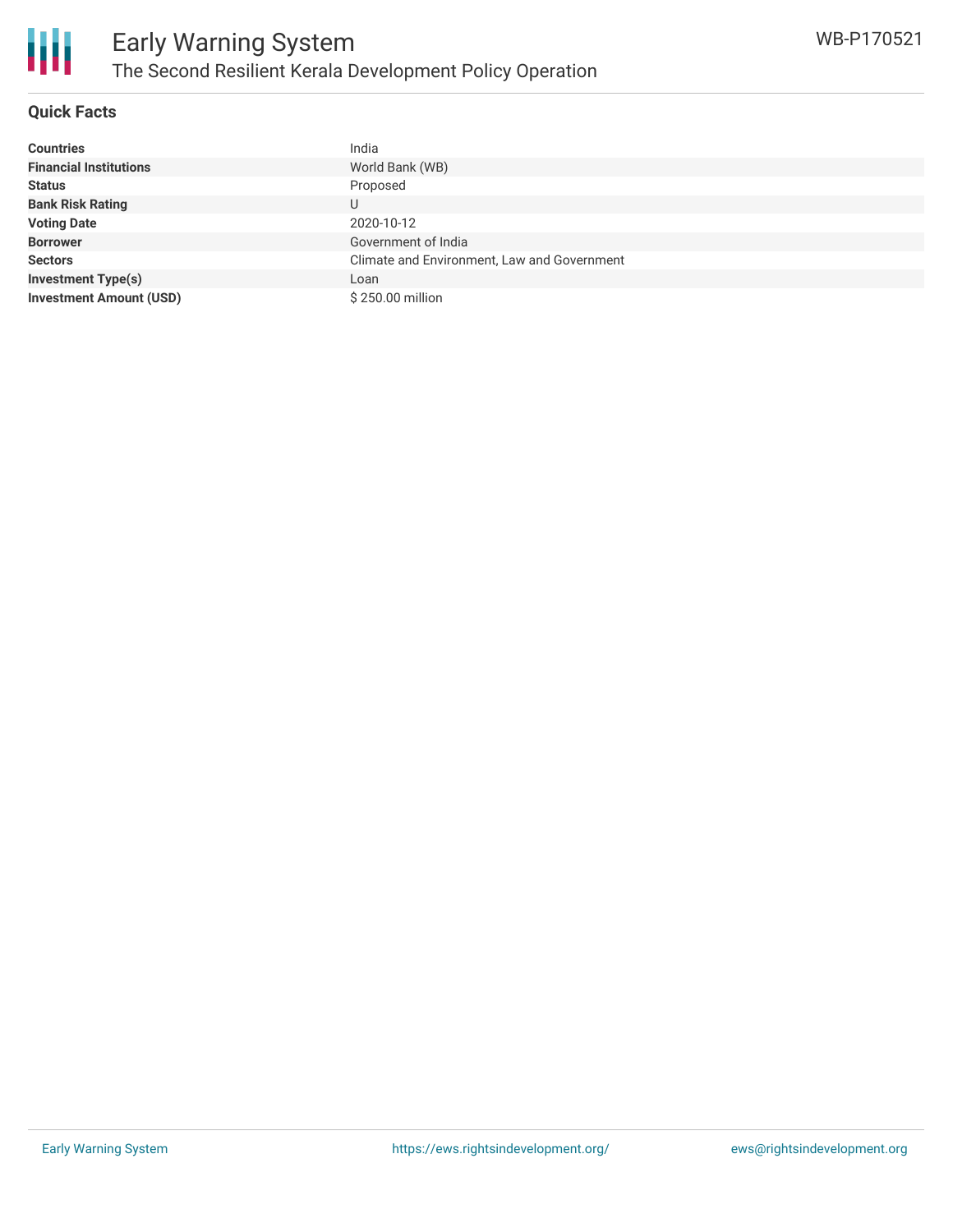

#### **Project Description**

According to bank documents, the proposed project objective is "to enhance the State of Kerala's resilience against the impacts of natural disasters and climate change."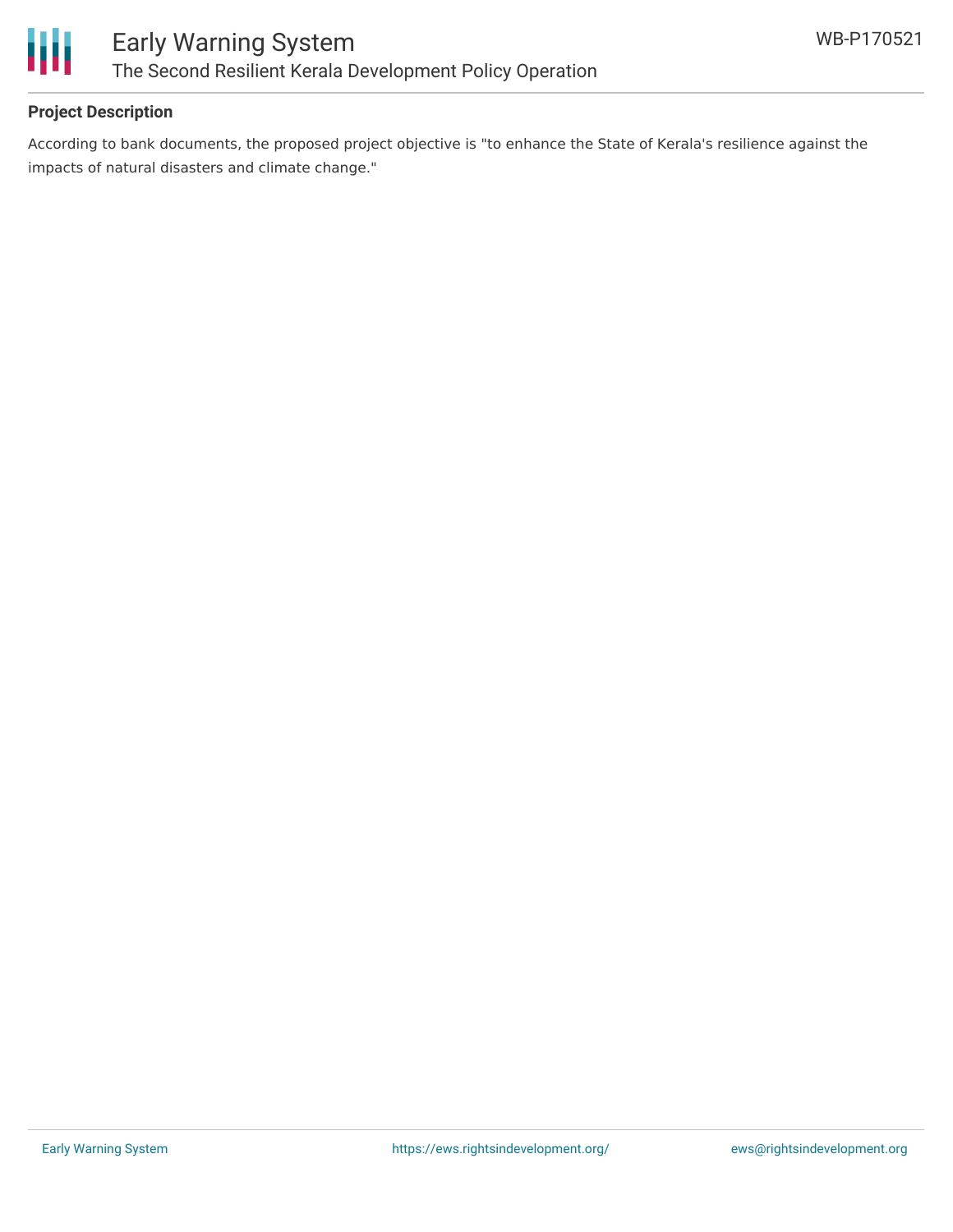

## Early Warning System The Second Resilient Kerala Development Policy Operation

#### **Investment Description**

World Bank (WB)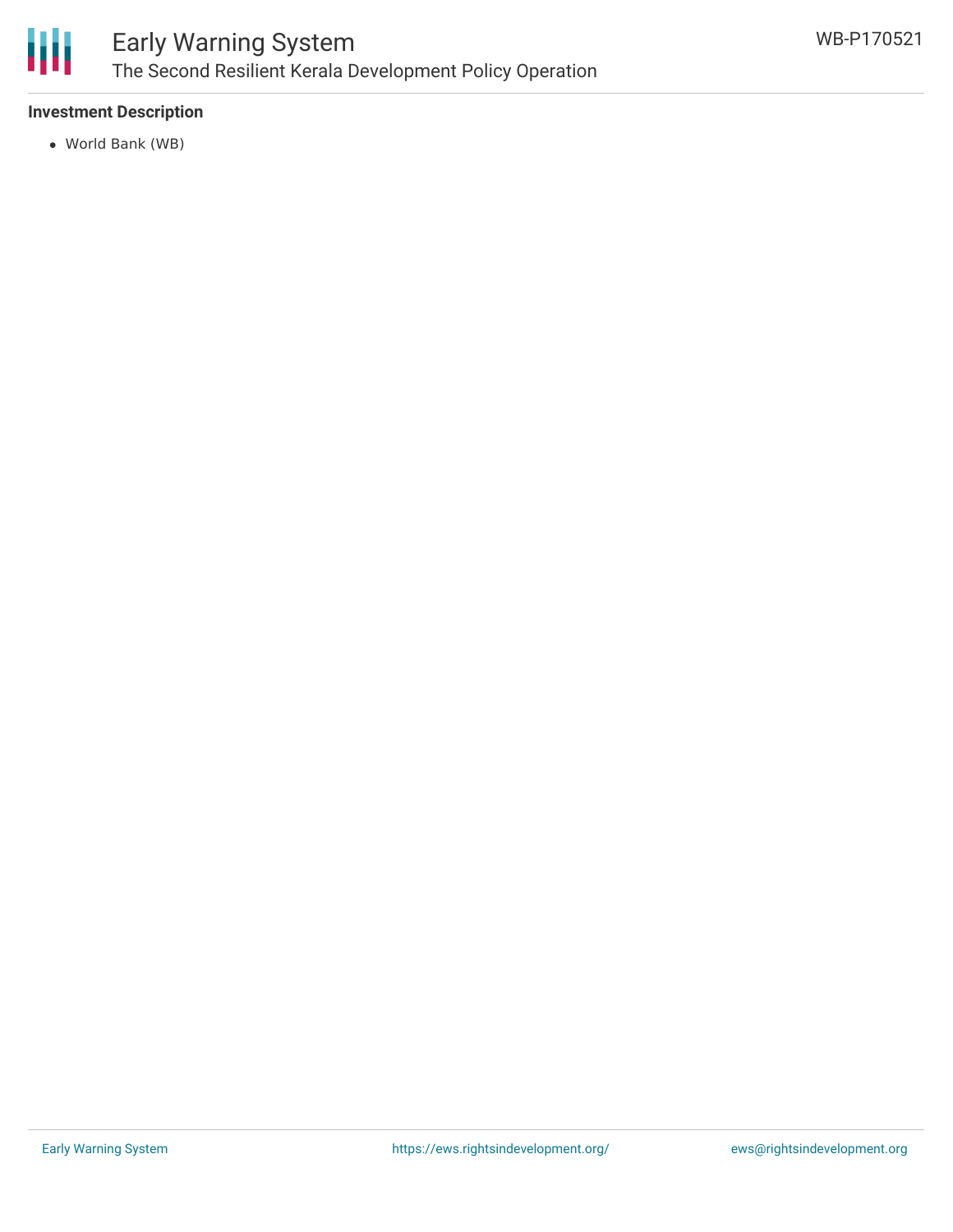

#### **Contact Information**

World Bank Balakrishna Menon Parameswaran, Deepak Singh, Elif Ayhan Lead Urban Specialist

Borrower/Client/Recipient Republic of India Implementing Agencies State of Kerala Dr. Venu V, CEO Rebuild Kerala Initiative, IAS venu@nic.in

#### **ACCOUNTABILITY MECHANISM OF WORLD BANK**

The World Bank Inspection Panel is the independent complaint mechanism and fact-finding body for people who believe they are likely to be, or have been, adversely affected by a World Bank-financed project. If you submit a complaint to the Inspection Panel, they may investigate to assess whether the World Bank is following its own policies and procedures for preventing harm to people or the environment. You can contact the Inspection Panel or submit a complaint by emailing ipanel@worldbank.org. You can learn more about the Inspection Panel and how to file a complaint at: <http://ewebapps.worldbank.org/apps/ip/Pages/Home.aspx> .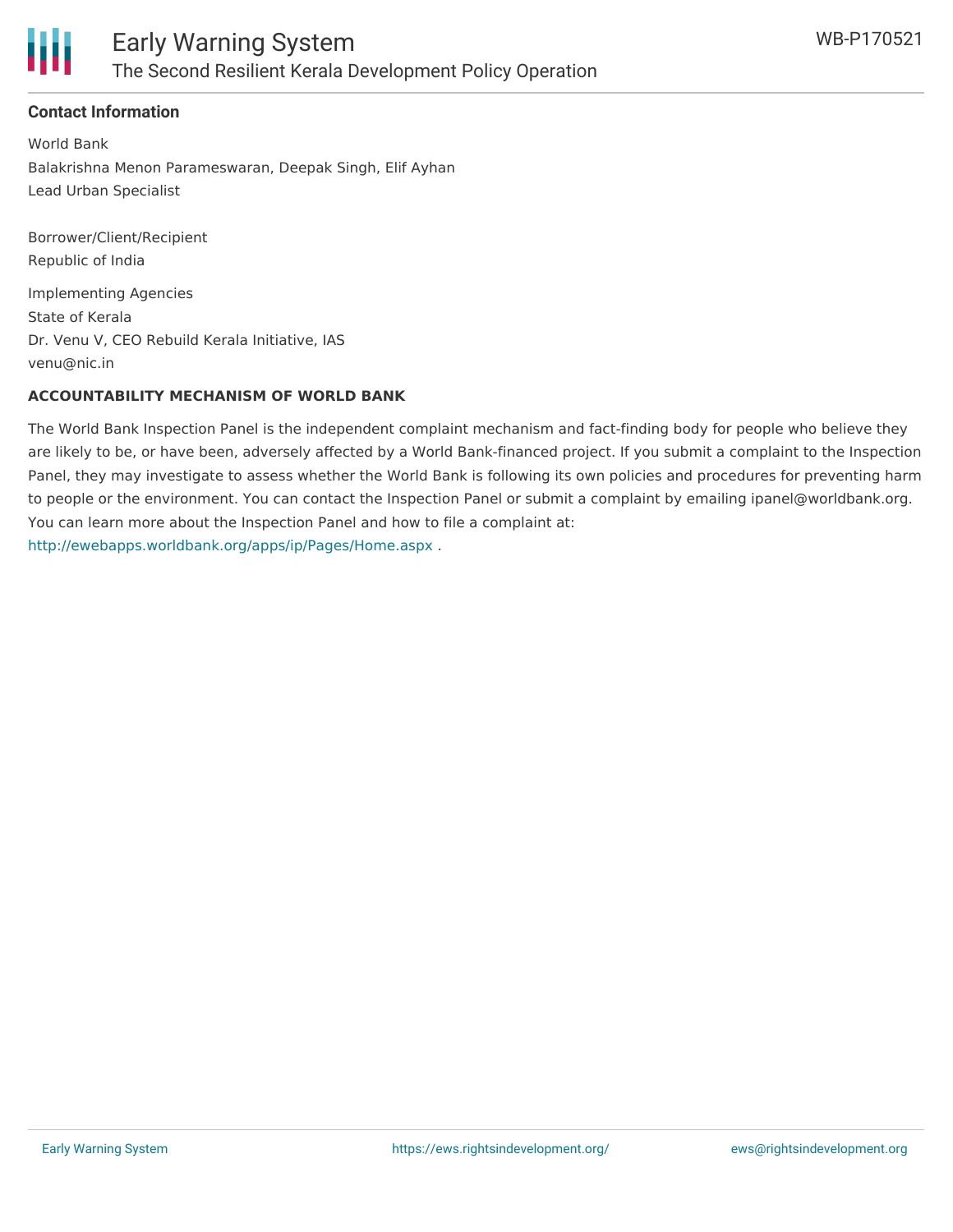

# Early Warning System

The Second Resilient Kerala Development Policy Operation

#### **Bank Documents**

• Concept Program Information Document (PID) - The Second Resilient Kerala [Development](https://ewsdata.rightsindevelopment.org/files/documents/21/WB-P170521.pdf) Policy Operatio [Original Source]